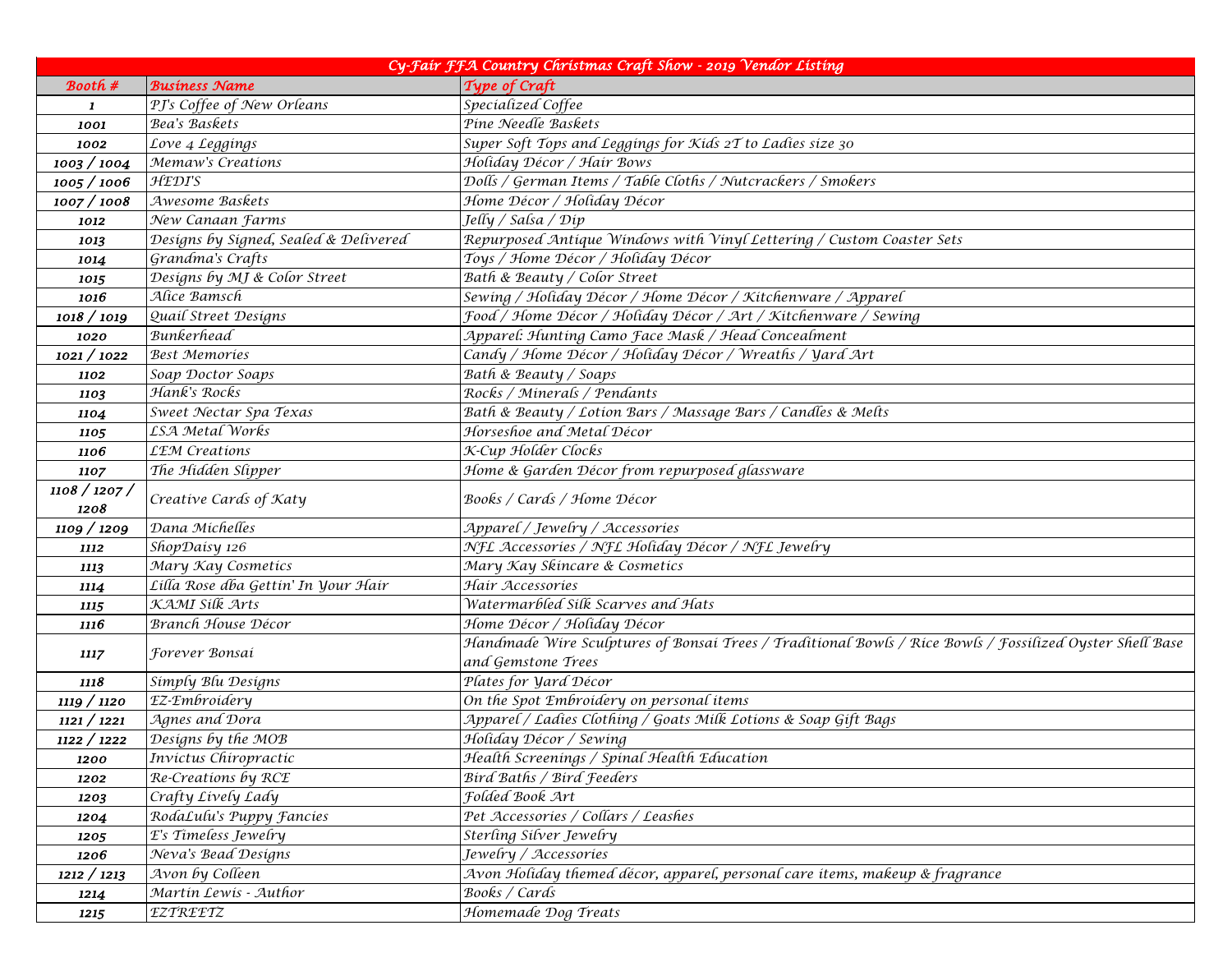| Cy-Fair FFA Country Christmas Craft Show - 2019 Vendor Listing |                               |                                                                                                     |  |
|----------------------------------------------------------------|-------------------------------|-----------------------------------------------------------------------------------------------------|--|
| Booth #                                                        | <b>Business Name</b>          | Type of Craft                                                                                       |  |
| 1216                                                           | The Salsa Lady Salsa Company  | Canned Salsa / Pepper Jelly                                                                         |  |
| 1217 / 1218                                                    | Houston Landmark Gallery      | Sports Memorabilia                                                                                  |  |
| 1219                                                           | Kristi Clark Jewelry Designs  | Handmade Jewelry / Holiday Décor / Handmade Glitter Ornaments                                       |  |
| 1220 / 4013                                                    | The Woodsman & Me             | Handmade Home & Holiday Décor                                                                       |  |
| 1225                                                           | Holiday Yard Art              | Holiday Yard Art                                                                                    |  |
| 1300                                                           | LipSense / SeneGence          | SeneGence International / LipSense / Bath & Beauty Items                                            |  |
| 1301 / 1302                                                    | Krafty Kritters               | Hooded Scarves / Scarves / Washcloths / Towels / Crochet Kitchen Items                              |  |
| 1303                                                           | Acute Workshop                | Home Décor / Holiday Décor                                                                          |  |
| 1304                                                           | Aztec Cactus Embroidery       | Custom Embroidery                                                                                   |  |
| 1305                                                           | Just My Thing                 | Home Décor / Holiday Décor                                                                          |  |
| 1306 / 1307 /<br>1308 / 1309                                   | Horseshoe Candle Works        | Candles / Holiday Décor / Wax Air Fresheners / Lotions                                              |  |
|                                                                | A Touch of Ozarks             | Apparel / Sewing items / Toys / Floral / Home Décor / Holiday Décor                                 |  |
| 1312                                                           | The Jetties                   | Fishing Shirts / Bucket Hats / Caps / T-Shirts / Visors                                             |  |
| 1313<br>1314                                                   | Southern Wings & Co           | Upcycled Items: Denim / Military / Flannel / Old Leather / Boots / And More                         |  |
| 1315 / 1316                                                    | Ceramic Stop                  | Home Décor / Handpainted Ceramics                                                                   |  |
| 1317 / 1318                                                    | Sassy 3 Boutique              | Crafts / Jewelry / Apparel / Accessories / Art / Home Décor / Metal Décor                           |  |
| 1319 / 1320                                                    | Mary's Beads                  | Handmade Jewelry: Earrings, Necklaces & Bracelets                                                   |  |
| 1323                                                           | Paul's Creative Designs       | Home Décor: Wine Related Items                                                                      |  |
| 1324 / 1325                                                    | Gnome for the Holidays        | Gnomes & Embroidered items / Quilts / Paper Wreaths / Holiday Décor                                 |  |
| 2010 / 2110                                                    | Ribbons 'N Lace               | Hair Bows / Bow Hangers / Cheer Bows / Monograms / Childrens Necklaces                              |  |
| 2012 / 2013                                                    | Beaded Creations by Stephanie | Apparel / Accessories / Kitchenware / Tumblers / Vinyl Decals                                       |  |
|                                                                | The Tipsy Queen               | Wine & Liquor Night Light Lamps / Wine Glasses / Block Lights / Beer Cap Magnets / Pop Sockets      |  |
| 2014                                                           | See and I Design              | Home Décor / Holiday Décor / Floral                                                                 |  |
| 2015<br>2016                                                   | The Branded Watusi            | Women's Clothing Boutique: Jewelry, Apparel, Accessories, Handbags                                  |  |
|                                                                | ABC Crafts & Woodwork         | Custom Made Wood Home Décor                                                                         |  |
| 2017<br>2018 / 2019                                            | Amazing Enterprise            | Small Toys / Canvas Bags / Home Décor / Holiday Décor / Award Winning Salsa                         |  |
|                                                                | Shabby Treasures              | Doll Clothes / Crocheted Apparel items for Children and Adults                                      |  |
| 2020                                                           | My Leather Treasures          | Hand Carved and Crafted Leather Items                                                               |  |
| 2023                                                           |                               |                                                                                                     |  |
| 2112                                                           | Hope Faith & Burlap           | Home Décor / Holiday Décor / Handmade Wood Crosses / Repurposed Spool Clocks / Name Wood Blocks     |  |
| 2113                                                           | Artes Ortiz                   | Home Décor / Handmade Newspaper Crafts                                                              |  |
| 2114                                                           | Styx & Stones                 | Jewelry                                                                                             |  |
| 2115                                                           | Krucial Stuff                 | Carpet / Upholstery Cleaner                                                                         |  |
| 2116                                                           | Kathy's Creations             | Sewing / Soup Cozies / Aprons / Placemats / Table Runners / Oven Mitts / Raggedy Ann & Andy Dolls / |  |
|                                                                |                               | Trivets / Shoe Bags / Coin Purses / Misc Gift Items                                                 |  |
| 2117 / 2118                                                    | Stuff 'N Things               | Home Décor / Holiday Décor / Stained Glass Crosses / Hats / Door Hangers / Afghans / Floral Items   |  |
| 2119                                                           | Cute Crafty Legs              | Jewelry / Apparel / Accessories / Home Décor / Planners                                             |  |
| 2120                                                           | Sweet T Crochet               | Home Décor / Apparel / Accessories / Homemade Goods                                                 |  |
| 2123                                                           | Hand & Heart Crafts           | Indoor-Outdoor Wreaths / Handmade Bowls                                                             |  |
| 2124                                                           | Aunt Winnie's Sweets & Treats | Food / Pies / Crocheted Blankets                                                                    |  |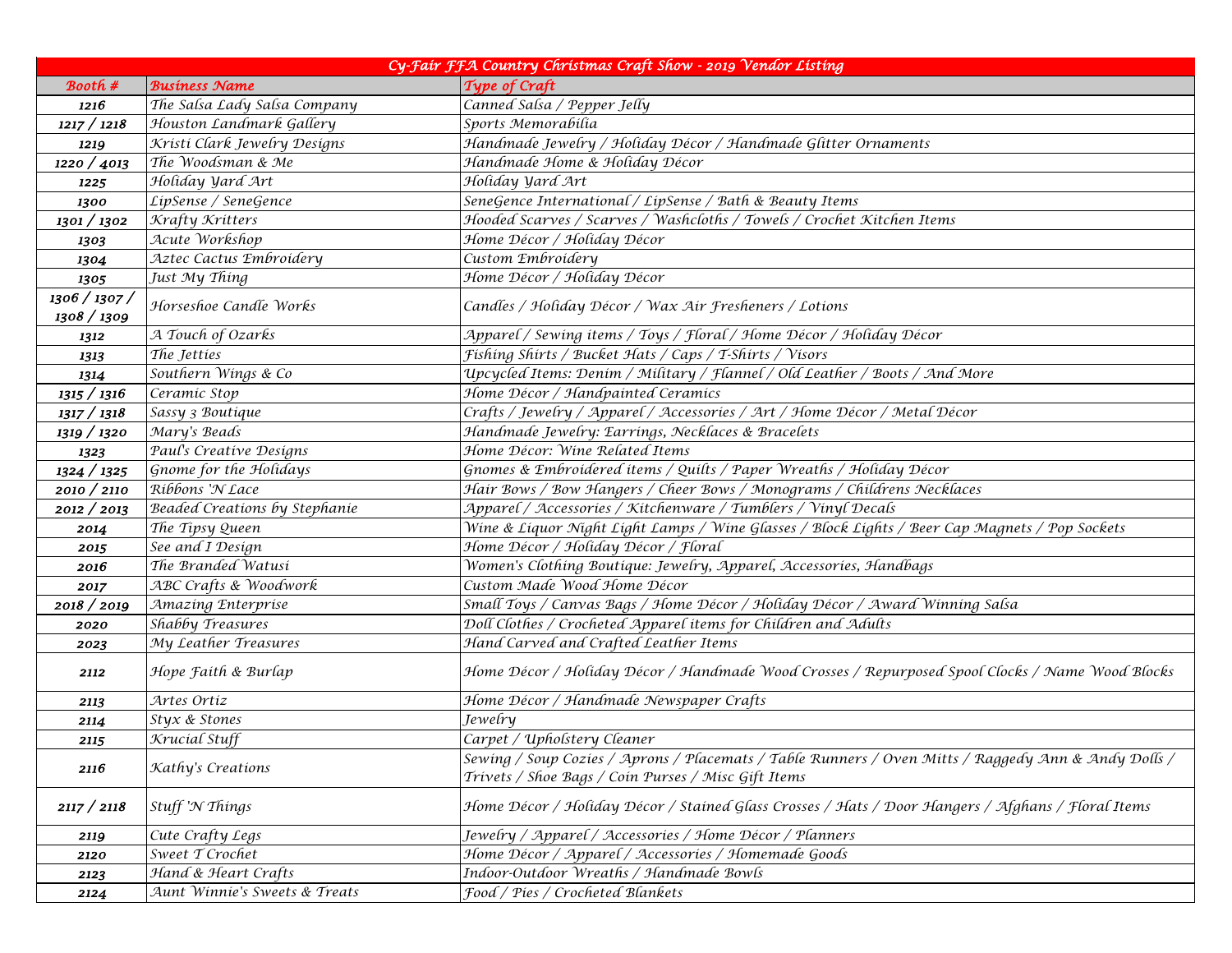| Cy-Fair FFA Country Christmas Craft Show - 2019 Vendor Listing |                                        |                                                                                                         |
|----------------------------------------------------------------|----------------------------------------|---------------------------------------------------------------------------------------------------------|
| Booth #                                                        | <b>Business Name</b>                   | Type of Craft                                                                                           |
| 2210                                                           | Sew Many Creations                     | Sewing / Children's Fabric Books / Kitchen Items / Baby Items / Holiday Décor / Pillows / Pillowcases   |
| 2212 / 2312                                                    | Clown Jewels & More                    | Jewelry / Home Décor / Holíday Décor                                                                    |
| 2213                                                           | Rebecca's Reflections                  | Quilts / Table Runners / Place Mats                                                                     |
| 2214 / 2215                                                    | T's Treats                             | Dog Treats / Pet Boutique                                                                               |
| 2216 / 2217                                                    | American M&K Sport Specialties         | Apparel / Sports Merchandise / Waterford Crystal / Collectible Coins                                    |
| 2218 / 2219                                                    | Repurposed Relics of Texas / Mum A Mia | Jewelry / Home Décor                                                                                    |
| 2220                                                           | The Crafty Family / Forever            | Home Décor / Scrapbook Supplies                                                                         |
| 2223                                                           | Valerie Williams                       | Apparel / Home Décor / Holiday Décor                                                                    |
| 2310                                                           | Silver Star Jewelry                    | Jewelry / Sterling Silver Rings, Chains, Earrings, Bracelets                                            |
| 2313                                                           | Scarf It Up                            | Handmade Knitted Scarves / Cups / Plant Stands                                                          |
| 2314                                                           | Cardinal on the Mantel                 | Home Décor / Floral / Holiday Décor / Wreaths / Fairy Gardens                                           |
| 2315                                                           | Thrive                                 | Thrive Supplements                                                                                      |
| 2316 / 2317                                                    | CKRD / Becky's Smelly Jellies          | Jewelry / Apparel / Home Décor / Bath & Beauty / Smelly Jellies / Car Freshners                         |
| 2318                                                           | Spring Sparkles                        | Polished crystals, Spheres, Towers, Points                                                              |
| 2319 / 2320                                                    | Prairie Flower Clothes                 | All Handmade Apparel & Accessories                                                                      |
| 2323                                                           | Hill Country Rocks                     | Jewelry                                                                                                 |
| 2324 / 2423                                                    | R & R Christmas Signs                  | Holiday Décor / Wooden Boxes                                                                            |
| 2412                                                           | Big Frog Custom T-Shirts & More        | Custom Apparel                                                                                          |
| 2413                                                           | The Bread Lady                         | Homemade Yeast Breads & Rolls                                                                           |
| 2414                                                           | Ms Clara's Place                       | Bath & Beauty items                                                                                     |
| 2415                                                           | Kathy's \$5 Bling Paparazzi Jewelry    | Jewelry / Accessories                                                                                   |
| 2416                                                           | Shari Aries                            | Home Décor / Holiday Décor / Jewelry                                                                    |
| 2417 / 2418 /                                                  | Wood Werx                              | Wood Work items / Metal Signs / Glassware / Tumblers / Ornaments / Pens / Cutting Boards / Rolling Pins |
| 2419 / 2420                                                    |                                        | / Picture Frames / Bats / Jewelry / Holiday Décor                                                       |
| 3012 / 3013                                                    | Cypress Buyers Association             | Apparel / Home Décor / Holíday Décor / Decals / Raffle / Saltwater Rodeo Info                           |
| 3014                                                           | Kooky Cow                              | Handmade Leather Goods                                                                                  |
| 3015                                                           | Debbie's Handmade Happiness            | Sewing / Body Pillows / Makeup Bags / Purses                                                            |
| 3016 / 3017                                                    | Crafts by Fritz & Betty                | Jewelry / Toys / Home Décor / Holiday Décor / Floral                                                    |
| 3018 / 3019                                                    | Linda Tepera                           | Yard Décor / Holiday Décor / Hand Crocheted Doll Outfits                                                |
| 3020                                                           | 3 Crafty B's                           | Sewing / Holiday Décor / Quilts / Baby Items / Collegiate Throws                                        |
| 3023                                                           | Embroider with KC                      | Home Décor / Holiday Décor / Bath & Beauty / Hooded Towels / Tooth Fairy Pillows / Kitchen Sets /       |
|                                                                |                                        | <b>Burp Cloths</b>                                                                                      |
| 3024                                                           | <b>BCJ</b> Leather                     | Jewelry / Home Décor / Handcrafted Leather Items                                                        |
| 3110                                                           | <b>Barnyard Barbie</b>                 | Jewelry / Accessories / Kitchenware / Home Décor / Holiday Décor / Vinyl Items                          |
| 3112 / 3212                                                    | Just Bear's N Things                   | Apparel / Accessories / Toys / Jewelry                                                                  |
| 3113 / 3114 /<br>3115                                          | Bubbles & Sawdust                      | Home Décor / Body Products / Wooden Items / Gourd Art                                                   |
| 3116                                                           | Amy Finds Everything                   | Home Décor / Original Art                                                                               |
| 3117                                                           | Fashion Splash!                        | Jewelry / Apparel / Accessories                                                                         |
| 3118                                                           | Just 4 Dolls                           | Handmade Doll Clothes & Accessories                                                                     |
| 3119                                                           | Lovings Lovelies                       | Vintage Jewelry Art using repurposed picture frames                                                     |
| 3120 / 3121                                                    | Soy Delites LLC                        | Art / Bath & Beauty / Flashlights / Gifts                                                               |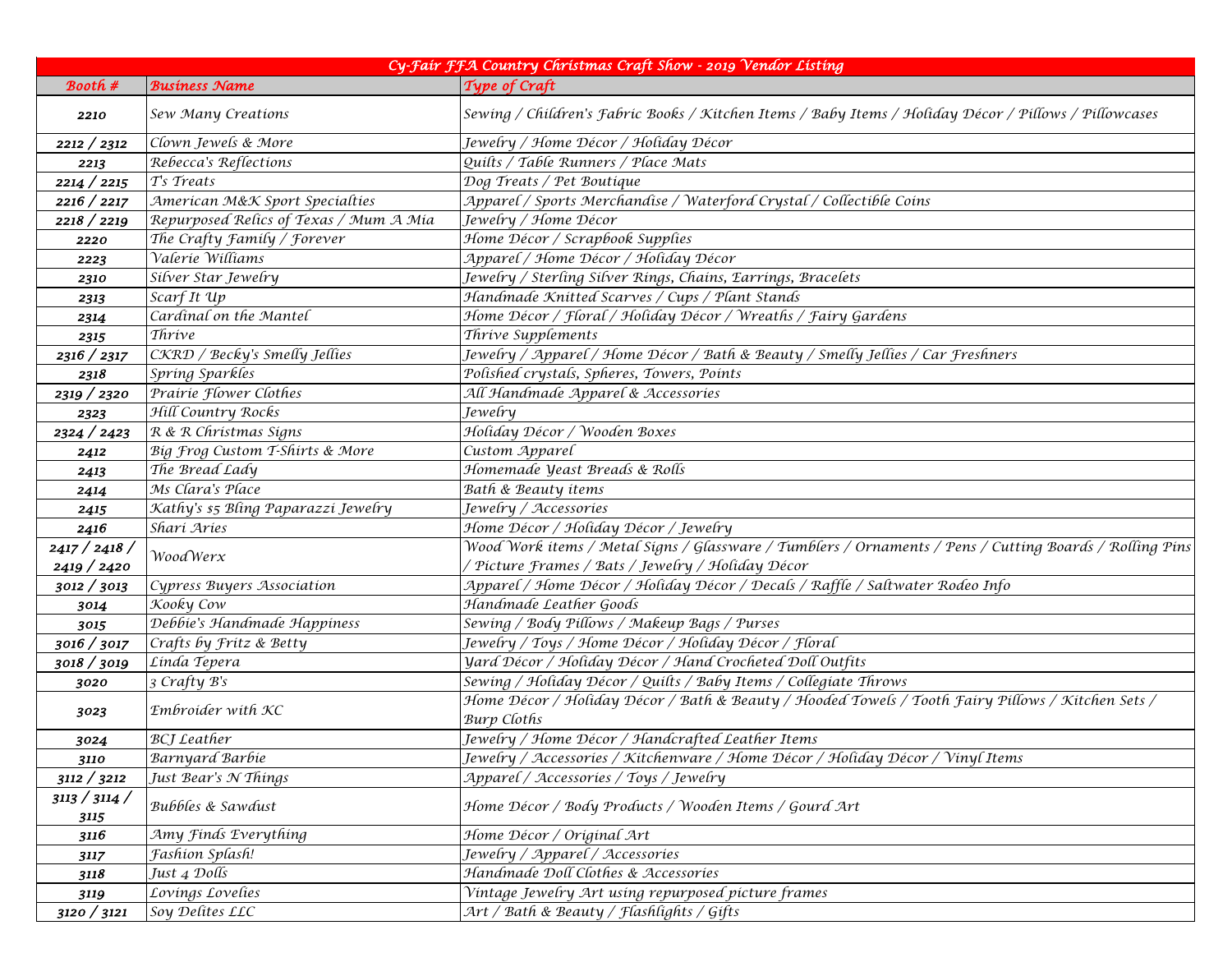| Cy-Fair FFA Country Christmas Craft Show - 2019 Vendor Listing |                                                   |                                                                                   |
|----------------------------------------------------------------|---------------------------------------------------|-----------------------------------------------------------------------------------|
| Booth #                                                        | <b>Business Name</b>                              | Type of Craft                                                                     |
| 3122                                                           | Orsak Originals                                   | Hand Crocheted & Knitted Items / Baby Blankets / Scarves / Headbands              |
| 3124                                                           | Big Daddy Popz Popcorn                            | Gourmet Popcorn                                                                   |
| 3210                                                           | Joylene McDaniel                                  | Crochet & Plastic Canvas Items / Banana Bread / Kitchen Items / Baby Items        |
| 3213                                                           | Designs by Nadine                                 | Jewelry / Apparel                                                                 |
| 3214 / 3215                                                    | <b>Ordners</b>                                    | Rugs / Sheets / Quilts / Blankets / Crosses / Tin Signs / Handbags / Some Apparel |
| 3216                                                           | Designs by Debbie                                 | Homesade Wooden Signs / Wreaths / Home Décor                                      |
| 3217                                                           | New Horizon Discovery Toys                        | Discovery Toys                                                                    |
| 3218 / 3219                                                    | Stanley's Designs                                 | Home Décor                                                                        |
| 3220 / 3221                                                    | Sassy-S                                           | Children's Apparel / Jewelry / Sewing                                             |
| 3222                                                           | Debbie Parcel / Dorene Barber                     | Holiday Décor / Knit & Crochet Items                                              |
| 3224 / 3225                                                    | <b>Brand H Creations</b>                          | Home Décor / Holiday Décor / Apparel / Accessories                                |
| 3310 / 3311                                                    | RockinPZ (Pink Zebra)                             | Home Décor / Home Fragrance                                                       |
| 3312                                                           | Pampered Chef                                     | Pampered Chef Kitchen Ware                                                        |
| 3313 / 3314                                                    | <b>BearHugs</b>                                   | Custom Memory Bears / Aromatherapy Packs / Weighted Blankets and Duvets           |
| 3315                                                           | Miracles 2 Come                                   | Handmade Jewelry                                                                  |
| 3316                                                           | Healthy Kitchen                                   | Kitchenware / Beef Jerky                                                          |
| 3317                                                           | Gingersnaps, Etc. / The Center for Pursuit        | Gingersnap Cookies / Cheese Snaps / Crunchy Chocolate Nuggets / Fruitcakes        |
| 3318                                                           | Crafty Chick Creations                            | Home Décor / Personalized Items / Heat Transfer and Adhesive Vinyl                |
| 3319                                                           | Coleen's Creations                                | Apparel / Rhinestone & Vinyl Shirts                                               |
| 3320                                                           | $C & L$ Creations                                 | Home Décor / Sewing / Holiday Décor                                               |
| 3323 / 3324                                                    | J* DALT Designs                                   | Toys / Hand Bags / Holiday Décor / Fabric / Pajamas                               |
| 4010                                                           | Princess Emspire                                  | Custom Diaper Cakes                                                               |
| 4012                                                           | Attitude & Sass Boutique                          | Apparel                                                                           |
| 4021 / 4121                                                    | Sass and Moxie / Food Love Play                   | Jewelry / Food / Bath & Beauty / Aprons / Ornaments                               |
| 4110                                                           | Juicy Jewelz                                      | Jewelry                                                                           |
|                                                                | 4112 <b>/ 4212 / 431.</b> Southern Divas Boutique | Jewelry / Apparel / Accessories                                                   |
| 4210 / 4310                                                    | Scentsy                                           | Fragrance Warmers and Wax                                                         |
| 4113                                                           | Tastefully Simple / Paddie's Jewelry              | Tastefully Simple Food Items / Jewelry / Apparel                                  |
| 4221                                                           | Debbie's Crafts                                   | Wood Crafts / Holiday Décor / Mailbox Covers / Other Home Décor                   |
| 4313                                                           | Pam's Scrubbies                                   | Knitted Scrubbies / Potholders / Dish Rags / Coasters                             |
| 4314                                                           | Burlap by Design                                  | Burlap Flowers / Personalized Ornaments / Signs / Holiday Décor                   |
| 4315                                                           | Simply Tonya                                      | All Organic Bath Bombs / Loofah Soaps                                             |
| 4316                                                           | 77429 Cypress Honey                               | Local Honey & T-shirts                                                            |
| 4317                                                           | The Hand Crafted                                  | Wood Crafts / Puzzle Boxes / Key Chains / Ornaments / Metal Art                   |
| 4318                                                           | Machelle's Crafting Pot                           | Floral / Holiday Décor / Night Lights / Ornaments                                 |
| 4321                                                           | Zhen Premium Knife                                | Kitchenware                                                                       |
| 4419                                                           | Cutie Pie Designs                                 | Decorative Mesh Wreaths                                                           |
| 4421                                                           | Kathy's Original Creations                        | Lantern Centerpieces                                                              |
| 4519                                                           | Creations by Simien                               | Aprons / Towel Angels / Kitchen Towels / Other Home Décor / Holiday Décor         |
| 4521                                                           | Kannie's Krafts                                   | Handcrafted Items                                                                 |
| 5000                                                           | Elsebeth's Closet                                 | Doll Clothes / Stuffed Animals                                                    |
| 5001                                                           | Quilting by Miranda                               | Handmade Quilts, Pillows, Placemats & Zipper Bags                                 |
| 5002 / 5003                                                    | The Keepsake, Inc.                                | <b>yard</b> Art                                                                   |